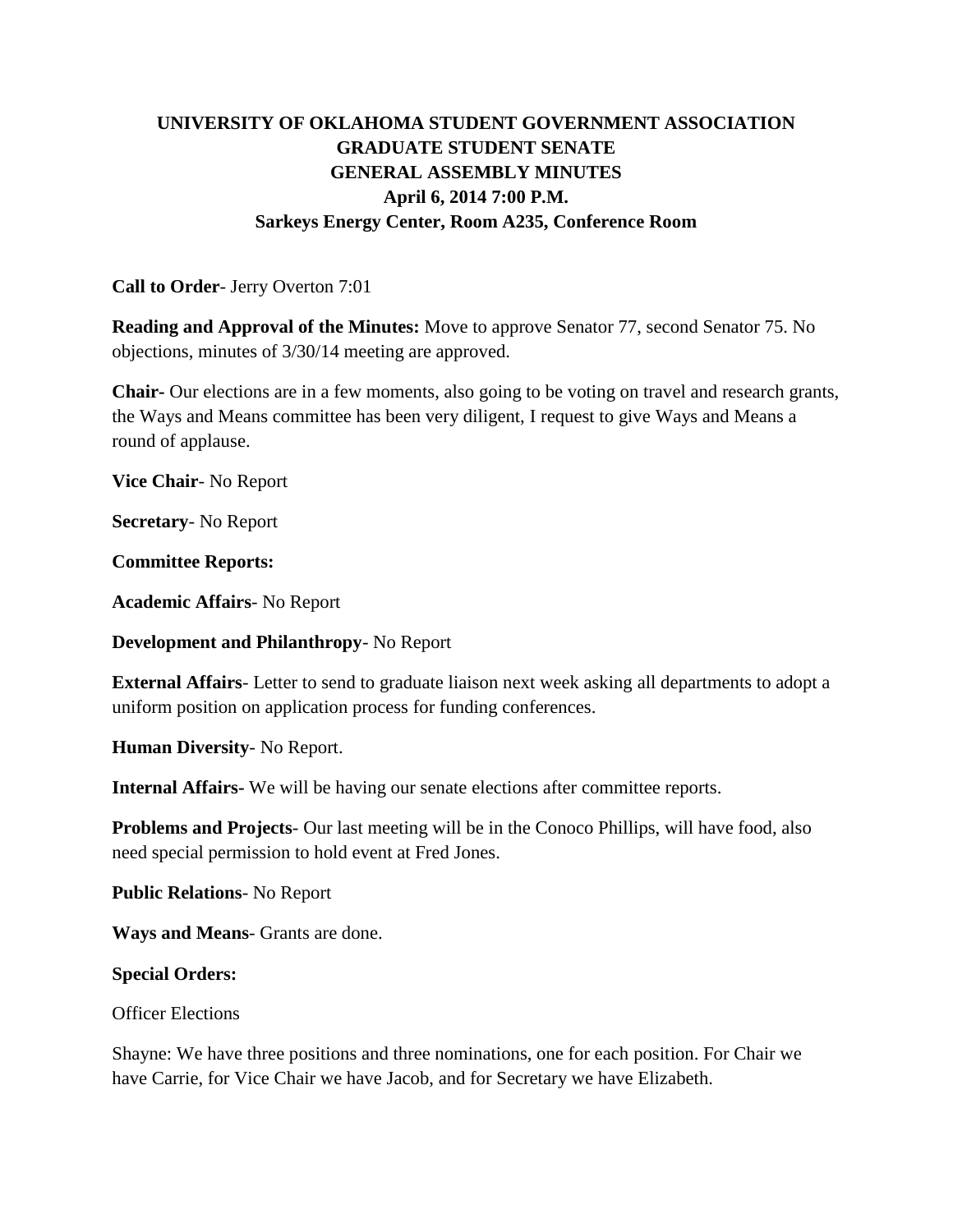[Carrie speaks regarding nomination for Chair.]

No questions from Senators.

[Jacob speaks regarding nomination for Vice Chair.]

No questions from Senators.

[Elizabeth speaks regarding nomination for Secretary.]

No questions from Senators.

[Candidates step outside.]

Motion by Senator 83 to accept all nominees by acclamation, second by Senator 87, no objections. All three nominees accepted by acclamation.

Motion to move GS 14-17 and GS 14-18 to New Business from Special Orders by Senator 75, second Senator 11, no objections.

### **Old Business: None.**

#### **New Business:**

SENATE BILL NO. GS14-17 Administrative Organization Primary Funding Appropriation

Motion by Senator 86 to bring bill to the floor, second by Senator 59, no objections, bill is on the floor.

Ozaire: The first of two major funding bills, most important pieces of legislation our government passes every single year, primary funding, student activities fees funds this, SGA has about 625,000 dollars, our responsibility to allocate that out to student organizations, do the main chunk through primary funding in the spring, we do this in two categories, SGA administration- congress, senate, campus activities council, and a second bill for student organizations.

Senator 59: What is the category PEA?

Ozaire- Programming event activities.

Motion to pass by unanimous consent by Senator 75, second Senator 72, no objections, bill passes.

SENATE BILL NO. GS14-18 Student Organization Primary Funding Appropriation

Motion to bring to the floor by Senator 75, second by Senator 86, no objections, bill is on the floor.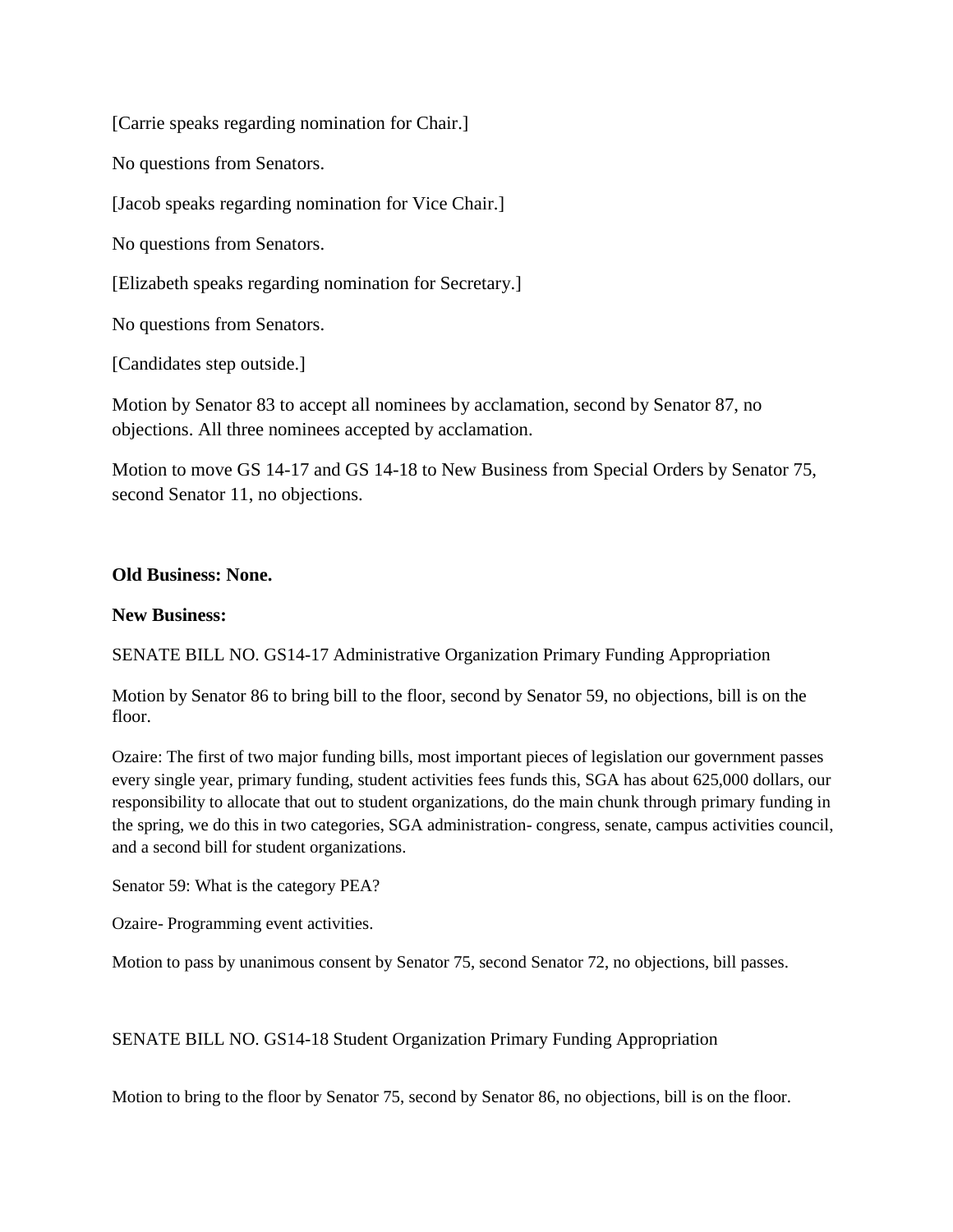Ozaire: This goes to all student organizations, 148 student organizations receive funding, up 19% from last year in terms of funding.

Motion to pass by unanimous consent by Senator 75, second by Senator 2, no objections, bill passes.

SENATE BILL NO. GS14- 13 An Act of Procedure Approving Travel/Conference/Research & Creative Exhibition Grant Awards for the Spring 2013 Semester

Motion to bring to the floor by Senator 75, second by Senator 87, bill is on the floor.

Pete: This is money for travel and conferences, instrumental in making graduate programs what they are, also have grants for research that eventually gets presented.

Senator 86: What's the status on departmental field, changing that field to a drop down menu?

Pete: We discussed it and thought it would be unfair to change application in middle of the year, so we are in talks to fix that for next year.

Motion to pass by unanimous consent by Senator 75, second Senator 85, no objections, bill passes.

SENATE BILL NO GS14-14 A Concurring Resolution requesting the State of Oklahoma to build a railway transportation system from Norman, OK to Oklahoma City, OK; and directing distribution

Motion to bring to the floor by Senator 86, second by Senator 75, no objections, bill is on the floor.

Chair- The author is not here.

Motion to table bill by Senator 75, second by Senator 87, no objections, bill is tabled until next meeting.

SENATE BILL NO. GS14-15 Emergency Allocation Act #12

Motion to bring to the floor by Senator 59, second by Senator 86, no objections, bill is on the floor.

Ozaire: This is the  $12<sup>th</sup>$  emergency allocation for Powerlifting and Film Projection Club.

Sen. 20- Can people still apply?

Ozaire: Emergency funding is finished.

Sen. 20: Were there any funds remaining?

Ozaire: A little under 7 thousand remaining in account, will transfer over to next year.